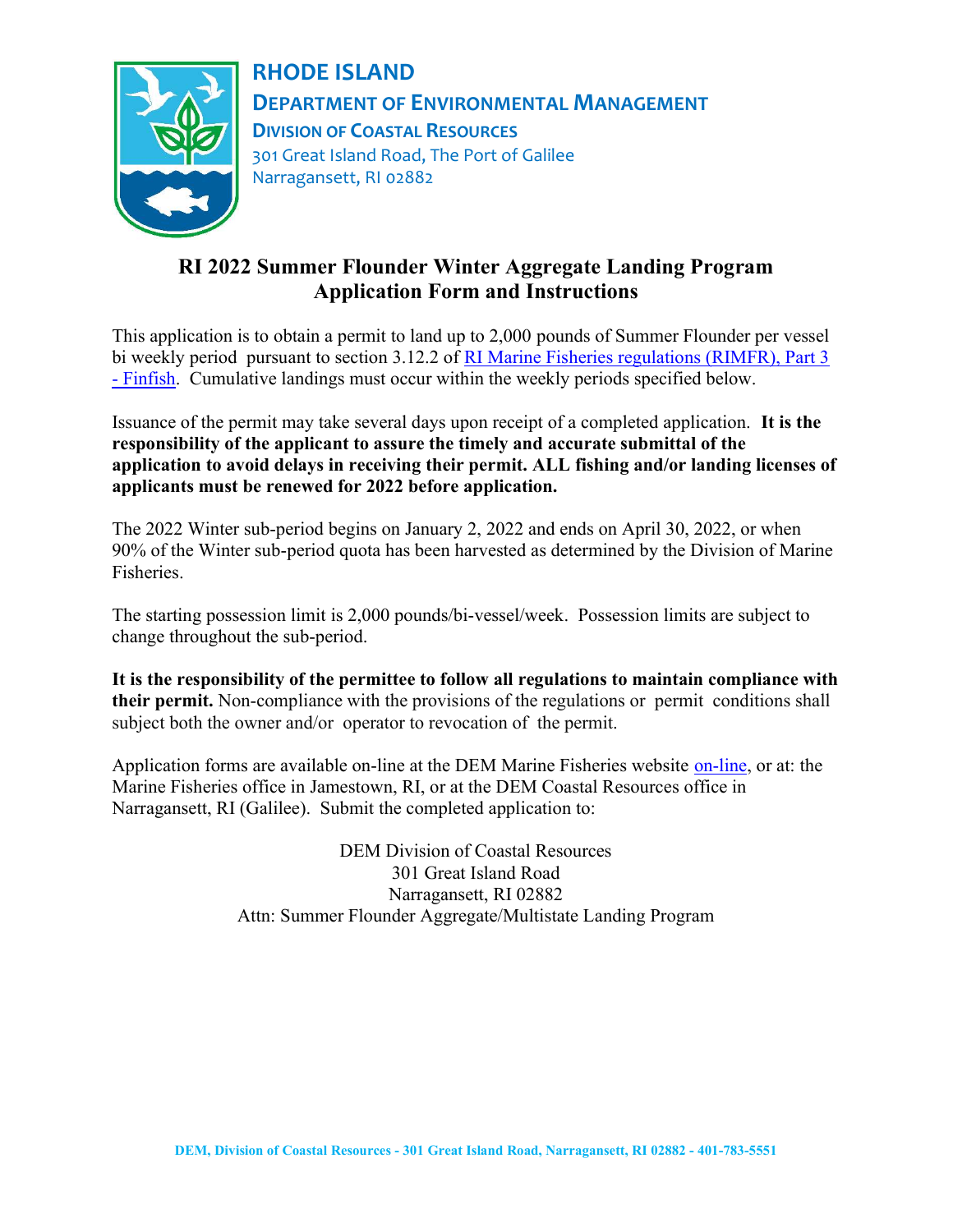#### Criteria for eligibility:

- 1. The vessel, if harvesting Summer flounder from federal waters, carries a valid federal Summer Flounder Moratorium Permit and RI Summer Flounder Exemption Certificate (Exemption Certificate);
- 2. The vessel's operator, if harvesting exclusively in State waters, holds a valid RI commercial fishing license to harvest or land summer flounder and possesses a valid Exemption Certificate;
- 3. The vessel's operator has not been assessed a criminal or administrative penalty in the past three years for a violation of this section or has more than one marine fisheries violation.
- 4. The operator(s) must hold a valid 2022 commercial license capable of landing summer flounder (i.e. MPURP, PEL, RESLND, NRLNDR).

#### 2022 Weekly periods:

| Week                        | <b>Start Date</b> | <b>End Date</b>   |
|-----------------------------|-------------------|-------------------|
|                             | January 2, 2022   | January 15, 2022  |
| $\mathcal{D}_{\mathcal{L}}$ | January 16, 2022  | January 29, 2022  |
| 3                           | January 30, 2022  | February 12, 2022 |
| 4                           | February 13, 2022 | February 26, 2022 |
| $\overline{\mathcal{L}}$    | February 27, 2022 | March 12, 2022    |
| 6                           | March 13, 2022    | March 26, 2022    |
| 7                           | March 27, 2022    | April 9, 2022     |
| 8                           | April 10, 2022    | April 23, 2022    |
| Q                           | April 24, 2022    | April 30, 2022    |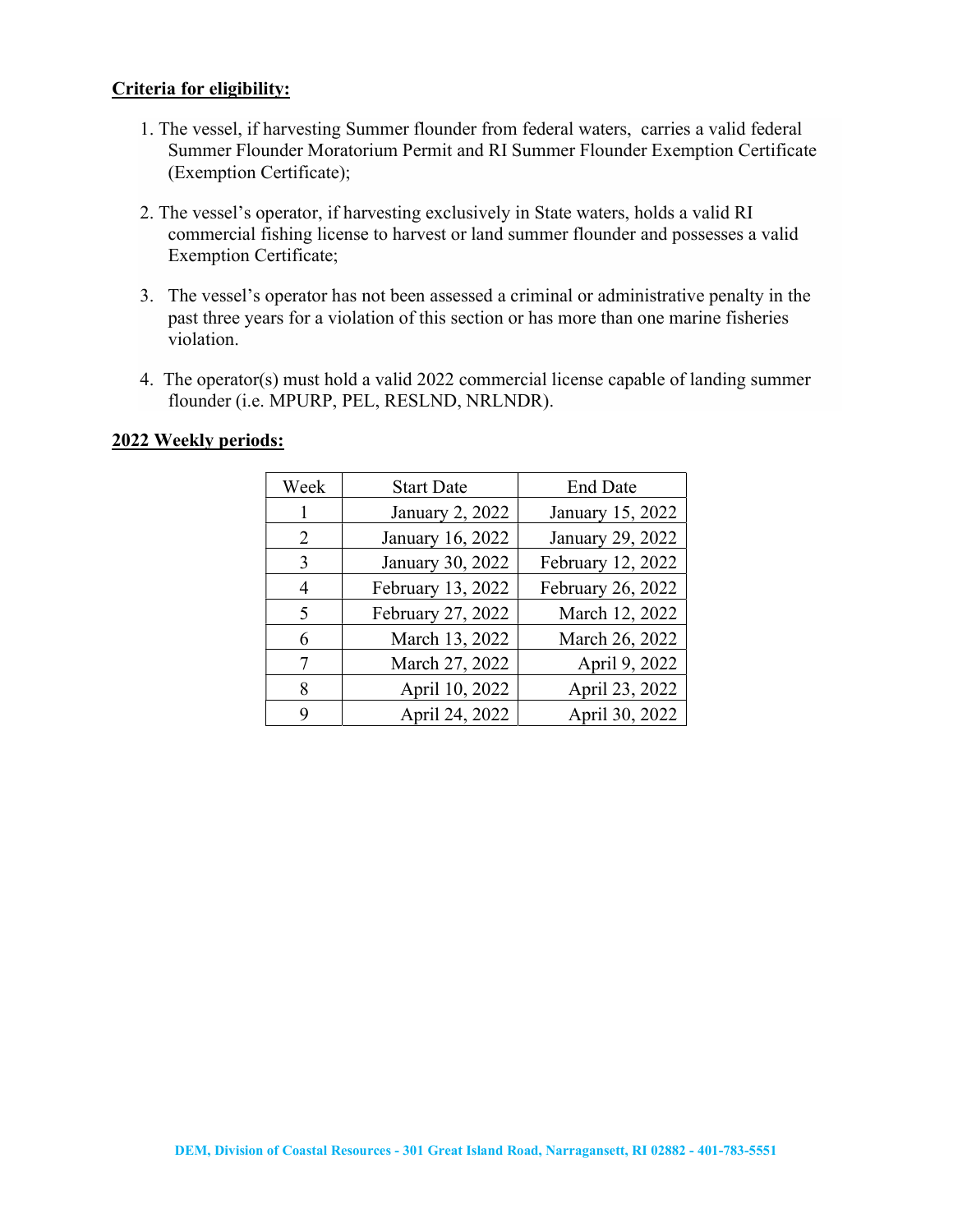### 2022 RI Summer Flounder Winter Aggregate Landing Program Application \*SUBMIT COMPLETED APPLICATION TO COASTAL RESOURCES OFFICE\*

Vessel Name: Coast Guard Doc. # Vessel Federal Permit Number (if applicable): Rhode Island Summer Flounder Exemption Certificate Number: Vessel Owner: Phone number:

| <b>Owner Signature</b>                                                                                                                                                                                                                                                                                                                                                                                                                                                                                    | Date |
|-----------------------------------------------------------------------------------------------------------------------------------------------------------------------------------------------------------------------------------------------------------------------------------------------------------------------------------------------------------------------------------------------------------------------------------------------------------------------------------------------------------|------|
|                                                                                                                                                                                                                                                                                                                                                                                                                                                                                                           | DOB: |
| RI Commercial Fishing License # MPURP/PEL/RESLND/NRLNDR #:<br>(CIRCLE ONE)                                                                                                                                                                                                                                                                                                                                                                                                                                |      |
| I hereby attest that I have not been assessed a criminal or administrative penalty for violations of<br>State or Federal commercial fishing regulations or laws within the past three (3) years. I have a<br>valid commercial fishing license or landing permit issued by the State of Rhode Island, which is<br>required to fish and/or transit the waters of the State and to land commercially harvested fish. I<br>declare that the above statement is true and accurate to the best of my knowledge. |      |
|                                                                                                                                                                                                                                                                                                                                                                                                                                                                                                           |      |
|                                                                                                                                                                                                                                                                                                                                                                                                                                                                                                           | DOB: |
| RI Commercial Fishing License # MPURP/PEL/RESLND/NRLNDR #:<br>(CIRCLE ONE)                                                                                                                                                                                                                                                                                                                                                                                                                                |      |
| I hereby attest that I have not been assessed a criminal or administrative penalty for violations of<br>State or Federal commercial fishing regulations or laws within the past three (3) years. I have a<br>valid commercial fishing license or landing permit issued by the State of Rhode Island, which is<br>required to fish and/or transit the waters of the State and to land commercially harvested fish. I                                                                                       |      |

Operator (2) Signature:

declare that the above statement is true and accurate to the best of my knowledge.